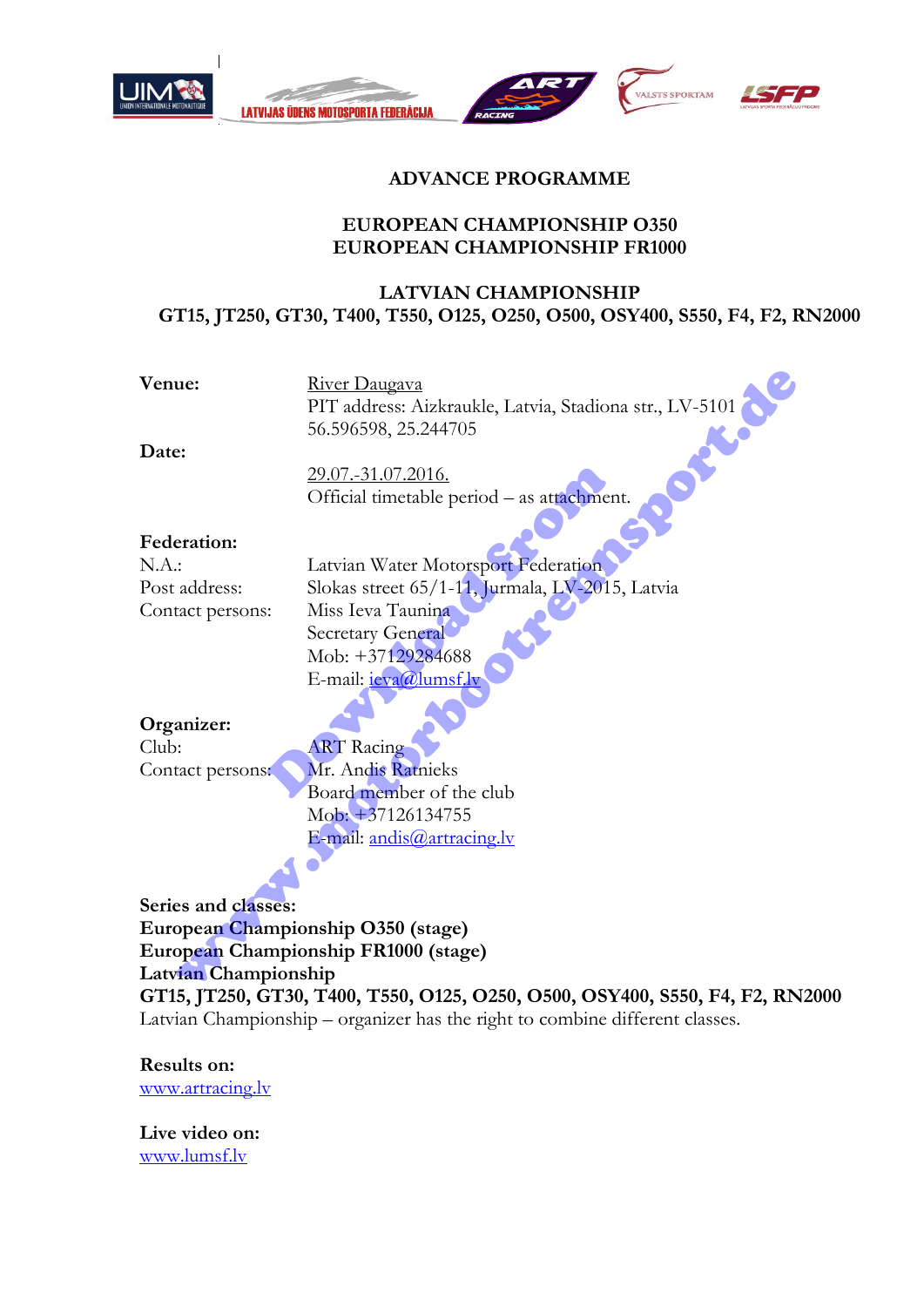

**LATVIJAS ÜDENS MOTOSPORTA FEDERĀCIJA** 







#### **Rules:**

The races are held under the UIM rules Advance regulations by Local Organizer The changes will be done until drivers meeting

## **Officials:**

UIM Commissioner – Riho Uuring [EST] Officer of the Day – TBA – European Championship Technical Commissioner – Aivars Lenerts Officer of the Day – TBA – Latvian Championship

### **Watercourse, race format:**

Registered watercourse: Aizkraukle published on www.uimpowerboating.com Turn buoys: 5, left turns. Lap: 1550 m. Laps: 8 laps. Start method: dead engine jetty start. Max number of the boats in the same start: as per registered watercourse Length and laps: UIM rules 302.1 and 108.05. Race format: European Championship O350 – three best heats of the three European Championship FR1000 – three best heats of the four Latvian Championship – three heats and all heats are scored. Score: UIM rules 317.01 Starting positions for European Championship – time trials Starting positions for Latvian Championship (previous stage results) Restarts: by UIM rules. Download from ercourse, race format:<br>
stere[d](http://www.uimpowerboating.com/) watercourse: Aizkraukle published on <u>www.uimpowerboating.com</u><br>
1650 m. Laps: 8 laps.<br>
method: dead engine jetty start.<br>
number of the boats in the same start: as per registered watercourse<br>

## **Weather Conditions:**

www.artracing.lv [www.windguru.com](http://www.windguru.com/)  Point: Aizkraukle

## **Safety:**

Ambulance – Doctor's team Rescue boats Tow Boats

## **Document control:**

Entry Form; International license for each pilot from National Authority (permission); Insurance; Medical Examination.

#### **Alcohol & Drug Tests:**

Will be on site for every pilot, mechanics, and team manager – during the full official timetable period.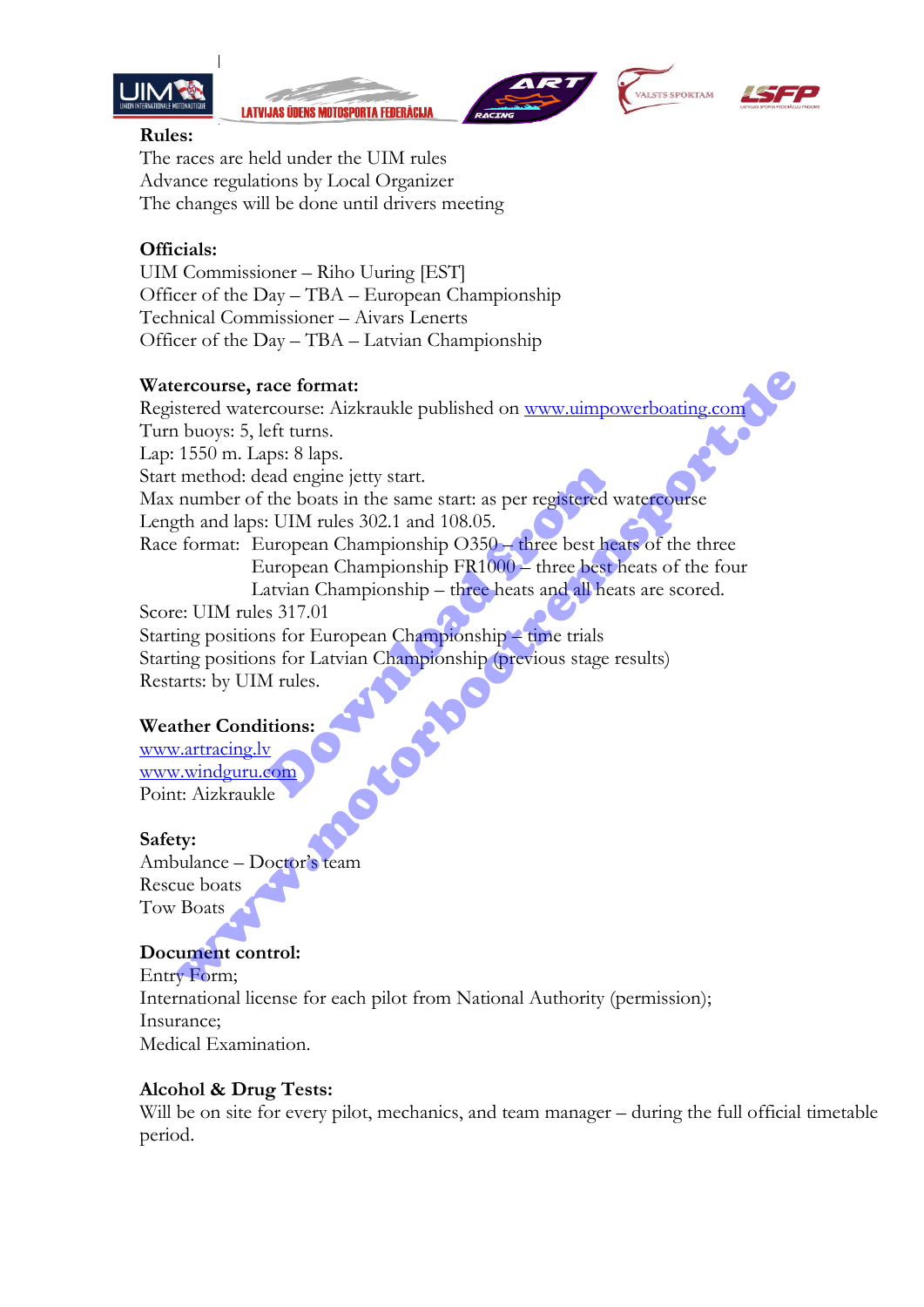









## **Timing:**

Results will be published on official board.

## **Special conditions:**

During official timetable period it is not allowed to swim in the river.

## **Visa:**

Latvia is part of Schengen Zone. Please contact by e-mail:  $\frac{info(\hat{\omega})}{unsf.v}$  minimum 30days before the arrival.

## **Entries:**

EC drivers can register until end of Mandate commission ends to work (Friday 29.7.2016 20:00).

Entry form attached to this Advance Programe.

## **Entry fee:**

European Championship – No entry fee. Latvian Championship – 30 Eur, except GT15, JT250 – 15 Eur.

## **Prizes:**

The UIM will provide for European Championship Gold, Silver and Bronze medals separate in each class.

The organizers will provide for Latvian Championship medals for pilots separate in each class. **At prize giving ceremony it is mandatory that awarded competitors wear their racing suits or team uniforms and decent footwear.** pionship – No entry fee.<br>
onship – 30 Eur, except GT15, JT250 – 15 European Championship Gold, Silver<br>
rovide for European Championship Gold, Silver<br>
will provide for Latvian Championship medals<br>
ceremony it is mandatory t ries:<br>
ries:<br>
ries:<br>
ries:<br>
ries:<br>
y form attached to this Advance Programe.<br>
y form attached to this Advance Programe.<br>
y fee:<br>
y fee:<br>
ppen Championship – 30 Fur, except GT15, JT250 – 15 Fur.<br>
es:<br>
CIM will provide for E

Travel money will be paid from the organizer in accordance with U. I. M. § 108.02

# **Social functions:**

Sightseeing – local organizer, www.aizkraukle.lv

## **Clothes/shoes:**

Obligation: team members must wear clothes (T-shirt and shorts as minimum) /shoes in PIT area.

# **Transport:**

Airport: Riga (RIX) – 110 km By car: Riga – A6 - Aizkraukle

# **Hotels & accommodation:**

Please visit [www.aizkraukle.lv](http://www.aizkraukle.lv/) for accommodation possibilities.

## **Lodging and Board Participants and guests:**

All teams are invited for lodging in the teams camp area near the boat park with their motorhomes, campers, tents etc. Camping area is provided with electricity. Total area about 5500m<sup>2</sup>, close to PITs

Race area VIDEO: https://www.youtube.com/watch?v=Y8daEkR68uY&feature=youtu.be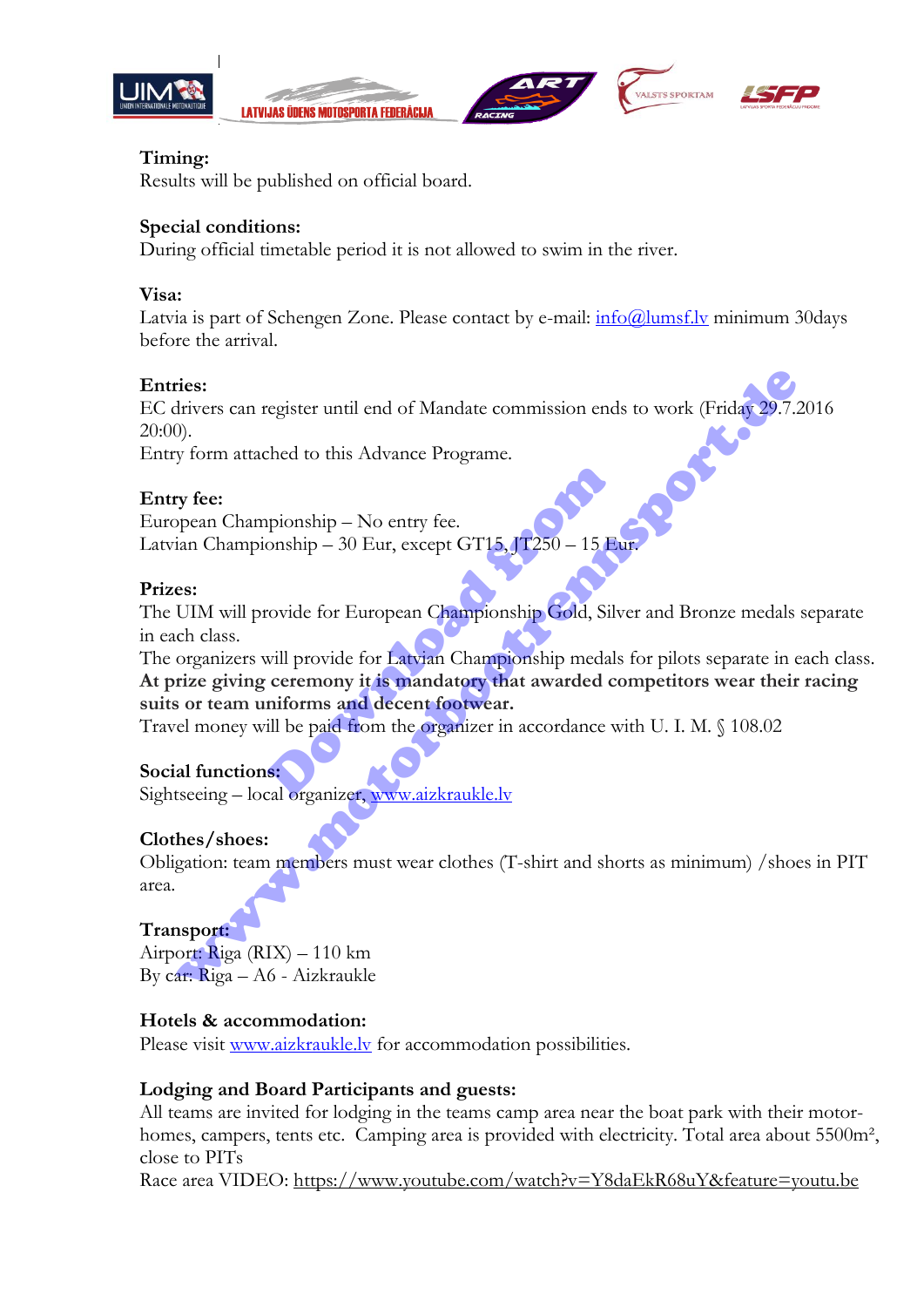







.<br>VALSTS SPORTAM

### **Facilities on site:**

WC, water, shower, parking, food points.

## **Insurance:**

There will be third parties insurance - will provide organizer. Personal insurance must be shown on Mandate Commission. ! If you require personal insurance, please inform organizer – deadline 10.07.2016. The amount on site – amount max as UIM rules is 80 Eur.

### **Age:**

For JT250, GT15 - minimal pilot age is 10 and max. is 16. For all other classes: UIM rules. Environment:<br>Absorbent Carpet for each boat in PIT area and on refueling.

## **Noise regulations:**

By UIM rules

## **Environment:**

Waste – official bins; could provide bags. et for each boat in PIT area and on refueling<br>bins; could provide bags.<br>e boats – will be used by crane.<br>slipway.<br>ter scrutineering and official timetable.

### **Cranes:**

Launching of the boats – will be used by crane. Allowed to use slipway.

## **Practice:**

Allowed only after scrutineering and official timetable.

# **Publicity**

**on PIT area (on site):**

Must be confirmed by local organizer

## **on the Boats**

The organizer reserves rights for advertisements on the boats as regulated in U.I.M. Rules 203.051. Traso, GT15 - minimal pilot age is 10 and max. is 16.<br>
Il Other classes: UIM rules.<br>
See regulations:<br>
IIM rules<br>
simulations:<br>
TIM rules<br>
interest to reach boat in PIT area and to refueling<br>
the te-official bins; could pr

# **Drivers meeting:**

Mandatory for all drivers: in PIT area, as per timetable.

# **Jury:**

UIM rules 402.01.

## **Protest fee:**

Amount is 80 Eur. Protest form by UIM rules 408. Must be presented to the race secretary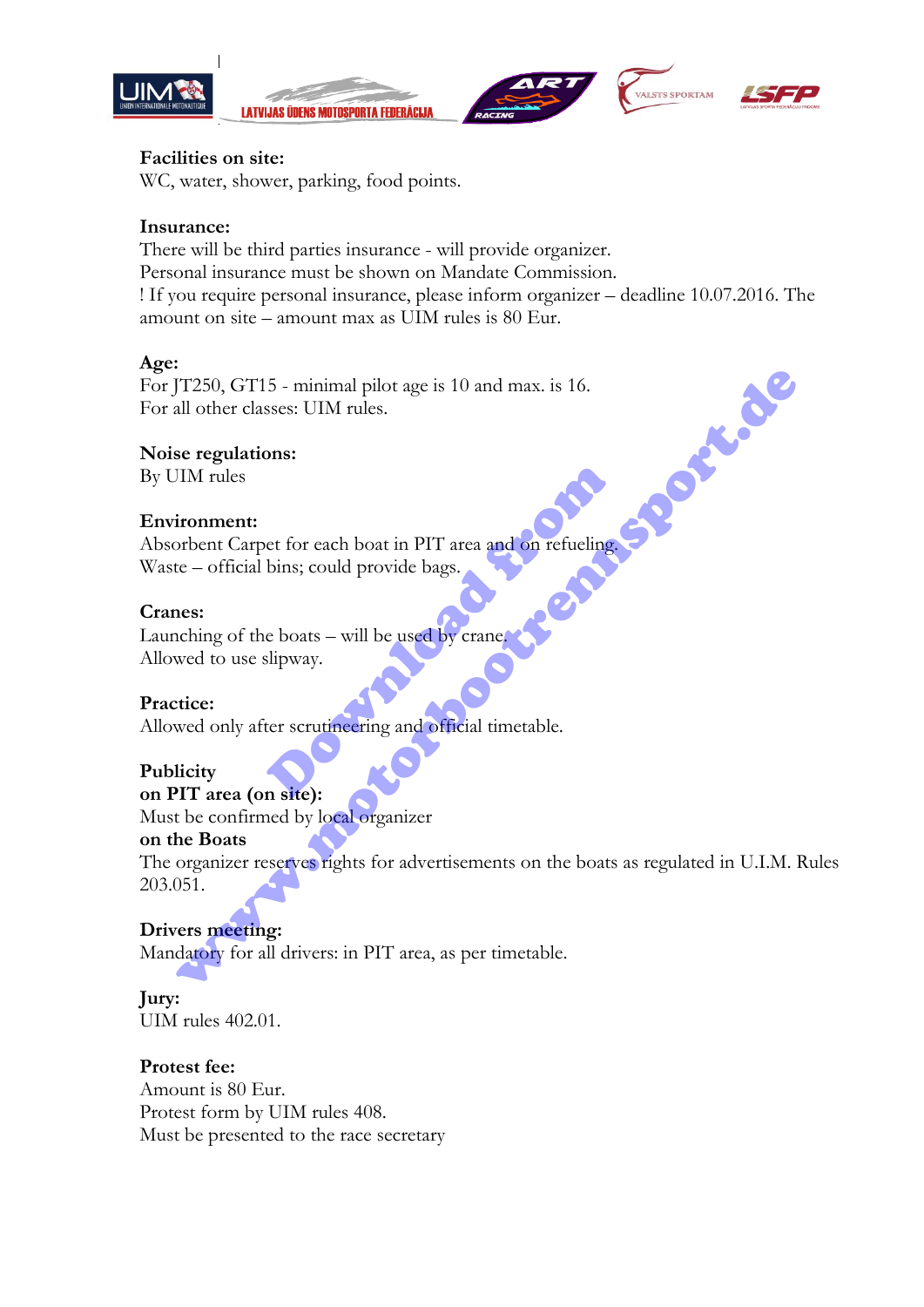



## **Fuel:**

Official Gas Station for fuel in free practice and race: DUS "Virsi-A" fuel station on Gaismas iela 1, Aizkraukle, Aizkraukles pilsēta, LV-5101 Smoking is not allowed in PIT and refueling area.

## **Used fuel &oil:**

Official area and can.

## **Damaged buoy:**

200 Euro.

Have a safe race!

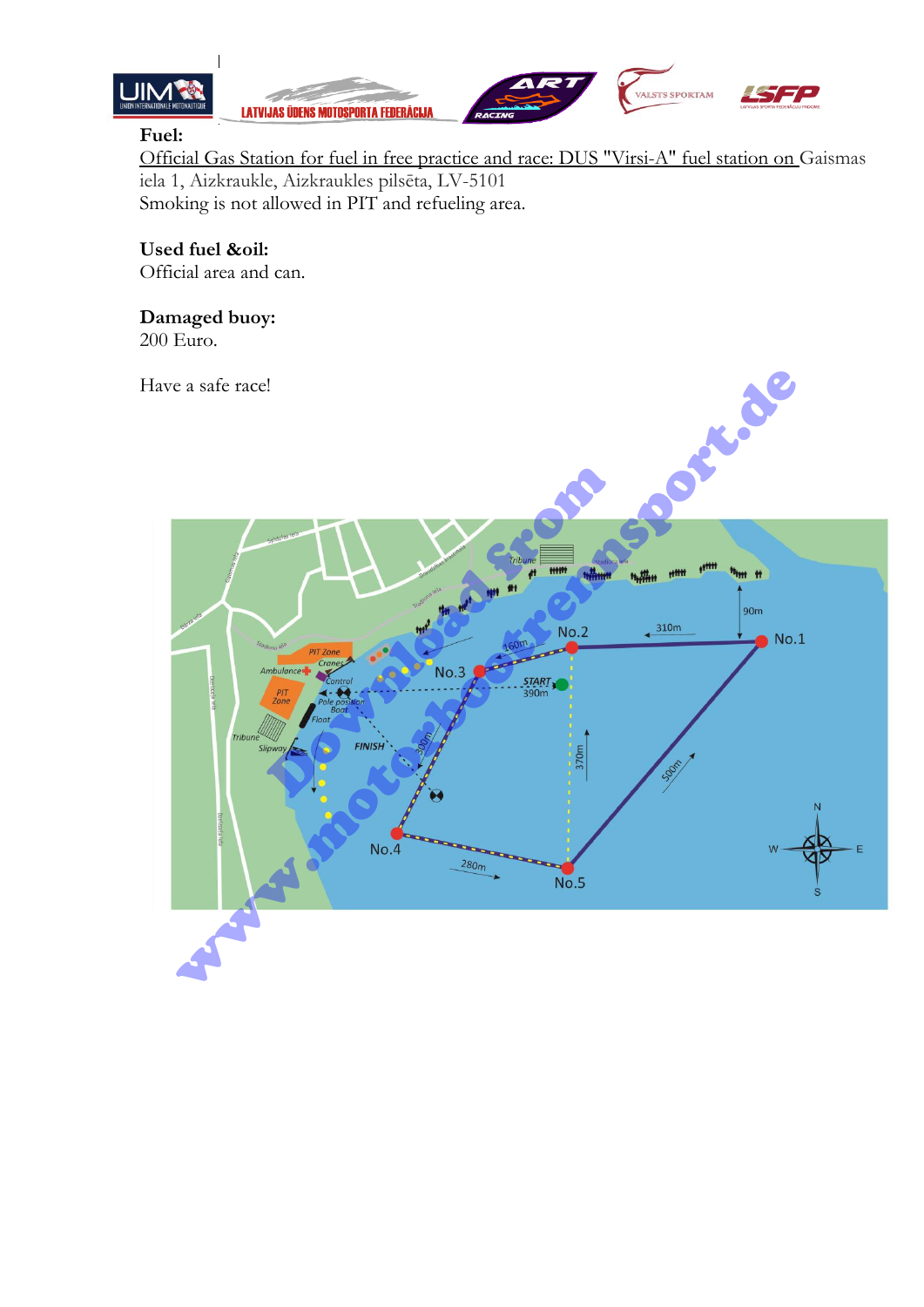



## **EUROPEAN CHAMPIONSHIP O350**

## **EUROPEAN CHAMPIONSHIP FR1000**

## **LATVIAN CHAMPIONSHIP**

## **GT15, JT250, GT30, T400, T550, O125, O250, O350, O500, OSY400, S550, F4, F2, RN2000**

# **TIME TABLE The changes will be done until official opening**

| TIME TABLE                                      |         |                                |                           |
|-------------------------------------------------|---------|--------------------------------|---------------------------|
| The changes will be done until official opening |         |                                |                           |
| Friday, 29 July                                 |         |                                |                           |
|                                                 | Arrival |                                |                           |
| Sightseeing www.aizkraukle.lv                   |         |                                |                           |
|                                                 |         | European Championship          | Latvian Championship      |
| $18.00 - 20.00$                                 |         | Mandate commission             | Mandate commission        |
| $18.00 - 20.00$                                 |         | Boat technical inspection      | Boat technical inspection |
| Saturday, 30 July                               |         |                                |                           |
|                                                 |         | European Championship          | Latvian Championship      |
| $08.00 - 08.30$                                 |         | Drivers meeting<br>O350/FR1000 |                           |

## **Saturday, 30 July**

|                                                |         | <b>RN2000</b>                                   |                                       |  |
|------------------------------------------------|---------|-------------------------------------------------|---------------------------------------|--|
| K.OC<br>Aizkraukle, Latvia on 29-31 July, 2016 |         |                                                 |                                       |  |
| <b>TIME TABLE</b>                              |         |                                                 |                                       |  |
|                                                |         | The changes will be done until official opening |                                       |  |
| Friday, 29 July                                |         |                                                 |                                       |  |
|                                                | Arrival |                                                 |                                       |  |
|                                                |         | Sightseeing www.aizkraukle.lv                   |                                       |  |
|                                                |         | European Championship                           | Latvian Championship                  |  |
| $18.00 - 20.00$                                |         | Mandate commission                              | Mandate commission                    |  |
| $18.00 - 20.00$                                |         | Boat technical inspection                       | Boat technical inspection             |  |
| Saturday, 30 July                              |         |                                                 |                                       |  |
|                                                |         | European Championship                           | Latvian Championship                  |  |
| $08.00 - 08.30$                                |         | Drivers meeting<br>O350/FR1000                  |                                       |  |
| $08.00 - 09.00$                                |         |                                                 | Mandate commission                    |  |
| $08.00 - 09.00$                                |         |                                                 | Boat technical inspection             |  |
| $09:00 - 09.20$                                |         |                                                 | Drivers meeting                       |  |
| $09.30 - 12.00$                                |         |                                                 | Free practice<br>GT15, JT250          |  |
|                                                |         |                                                 | Free practice<br>F4, F2, S550, RN2000 |  |
|                                                |         |                                                 | Free practice<br>GT30/T500/T400       |  |
|                                                |         |                                                 | Free practice<br>O/OSY                |  |
| $12.00 - 12.30$                                |         | Free practice FR1000                            |                                       |  |
| $12.30 - 13.00$                                |         | Free practice O350                              |                                       |  |
| 13:00                                          |         |                                                 | Start of the race                     |  |
| 14:00                                          |         | Time trials FR1000                              |                                       |  |
| 14:30                                          |         | Time trials O350                                |                                       |  |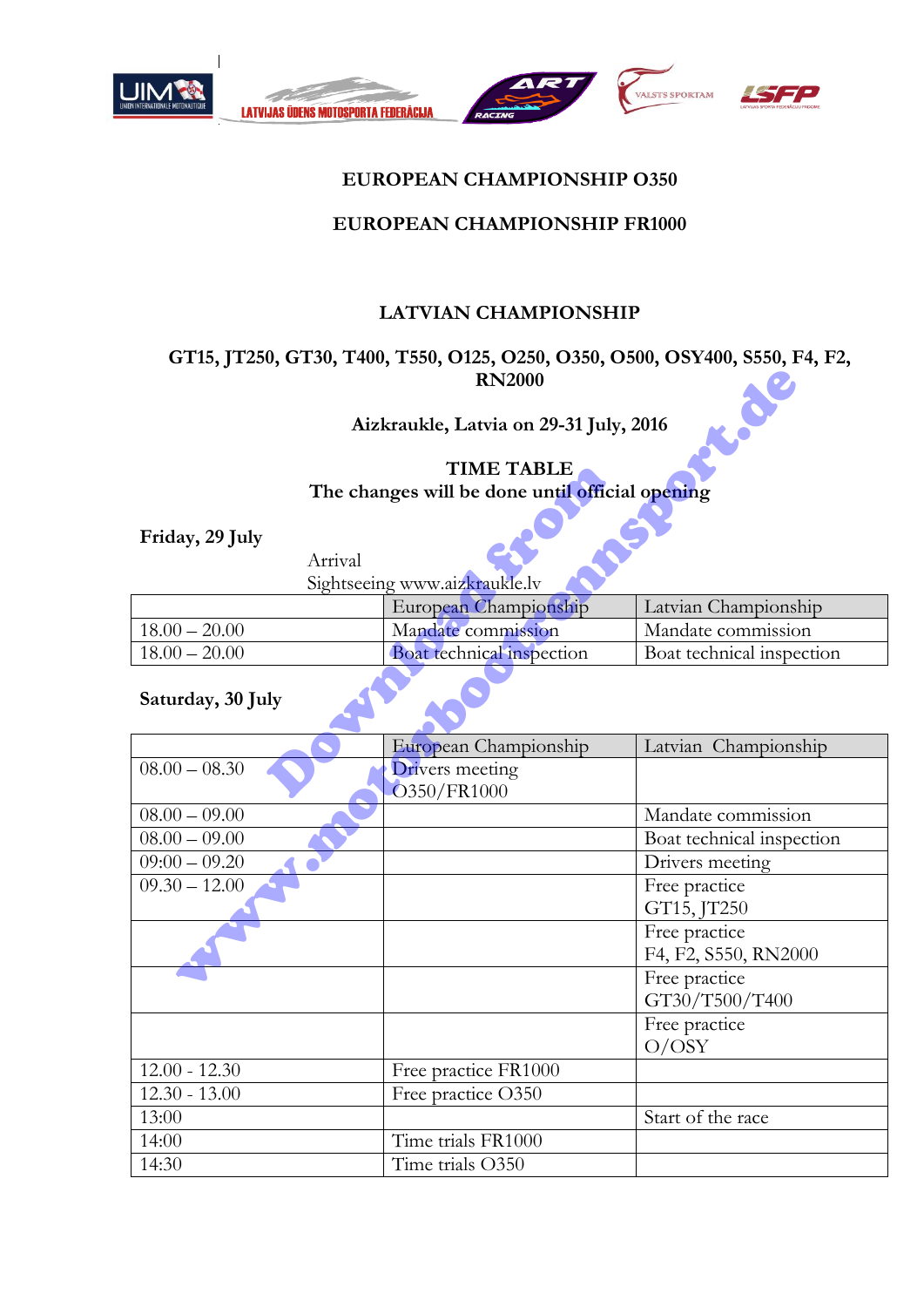

**LATVIJAS ÜDENS MOTOSPORTA FEDERĀCIJA** 





|       |                     | Continue of the race |
|-------|---------------------|----------------------|
| 16:00 | $FR1000 - 1st Heat$ |                      |
| 16:30 | $O350 - 1st$ Heat   |                      |
|       |                     | Continue of the race |
| 18:00 | $FR1000 - 2nd Heat$ |                      |
| 18:30 | O350-2nd Heat       |                      |
|       |                     | Continue of the race |

## **Sunday, 31 July**

|                                                                                      | European Championship | Latvian Championship  |
|--------------------------------------------------------------------------------------|-----------------------|-----------------------|
| $08.00 - 08.30$                                                                      | Drivers meeting       |                       |
| $08.30 - 09.00$                                                                      |                       | Drivers meeting       |
| $09.00 - 09.30$                                                                      | Free practice FR1000  |                       |
| $09.30 - 10.00$                                                                      | Free practice O350    |                       |
| 10.00                                                                                |                       | Continue of the race  |
| 11:00                                                                                | FR1000 - 3rd Heat     |                       |
|                                                                                      |                       | Continue of the race  |
| 13:00                                                                                | $FR1000 - 4th Heat$   |                       |
| 13:30                                                                                | O350 - 3rd Heat       |                       |
|                                                                                      |                       | Continue of the race  |
| $\sim$                                                                               | Prize Giving Ceremony | Prize Giving Ceremony |
| Departure of the teams<br>Sightseeing www.aizkraukle.lv<br><b>SILENCE CONTROLLER</b> |                       |                       |